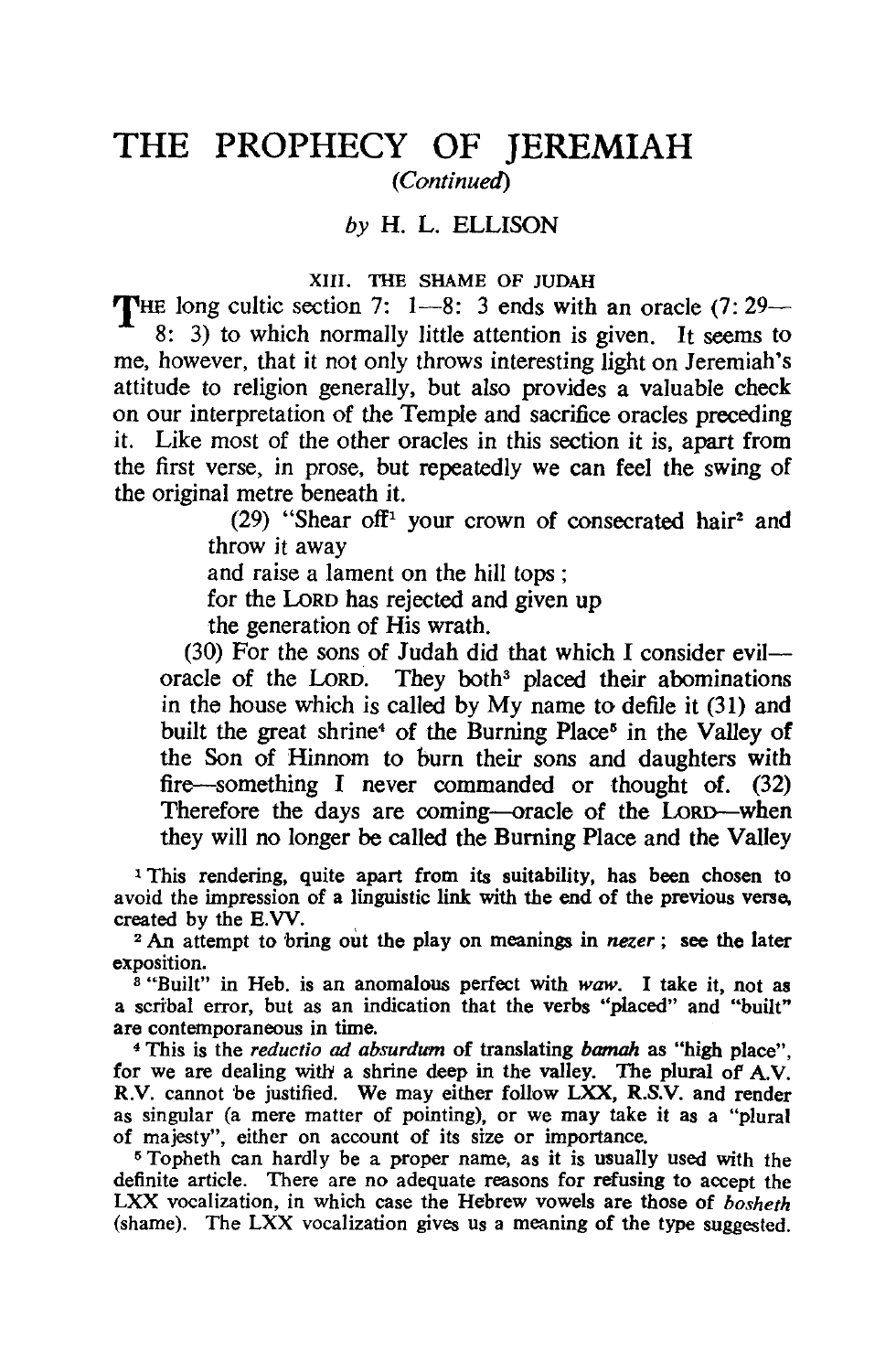of the Son of Hinnom, but Slaughter Valley, and they will bury in the Burning Place for lack of room elsewhere. (33) The corpses of this people will be food for the birds of the air and the wild beasts, and none will frighten them away. (34) In the cities of Judah and the streets of Jerusalem I shall silence the sound of joy and the sound of gladness, for the land will become a desolation. (8: 1) At that time-oracle of the LORD—the bones of the kings of Judah and the bones of its great men, the bones of the priests and the bones of the prophets and the bones of the inhabitants of Jerusalem will be brought out from their graves, (2) and they will be spread out before the sun and moon and all the host of heaven, whom they loved, served and followed, whom they consulted and worshipped. They will not be gathered up or buried; they will be manure for the fields.  $(3)$  Death shall be preferred to life by all the remnant that remains of this evil clan everywhere where I drive them-oracle of the LoRD of Hosts."

Certain general comments seem called for before we try to penetrate into Jeremiah's meaning. A.V., R.V. may be technically correct in adding "O Jerusalem" in 7: 29, but it is misleading. This is a prophecy to the southern kingdom as a whole, and it may just as well be Israel, personified as a woman, that is being addressed.

Should we translate by pasts in 7: 30 or by perfects, as in A.V., R.V., R.S.V., Moflatt? This is not a question of idiom but of interpretation. If we accept the latter, it implies either that we have here one of Jeremiah's earliest oracles, spoken before Josiah's reformation (a position I have never seen defended), or that there had been a return to the ways of Manasseh after Josiah's death. Rudolph,<sup>6</sup> Weiser,<sup>7</sup> and Cunliffe Jones<sup>8</sup> all expressly support this view, the two former appealing to Ezek 8. I argued against this view in general in THE EVANGELICAL QUAR-TERLY, xxxiii (Oct.-Dec., 1961, pp. 220 f.). It seems particularly inappropriate in this context. Even if we could argue on the basis of Ezek. 8, which in any case dates from the time of Zedekiah and is no valid evidence for that of Jehoiakim, that pagan cult objects were brought back to the Temple, we may be certain from the silence of both Jeremiah and Ezekiel. as well as of *Kings* and *Chronicles,* that human sacrifice was not re-introduced in the last

*<sup>6</sup> Jeremia2,* p. 54.

<sup>7</sup>*Das Buch des Prophetell Jeremia,* p. 74.

<sup>8</sup> *The Book of Jeremiah.* p. 88.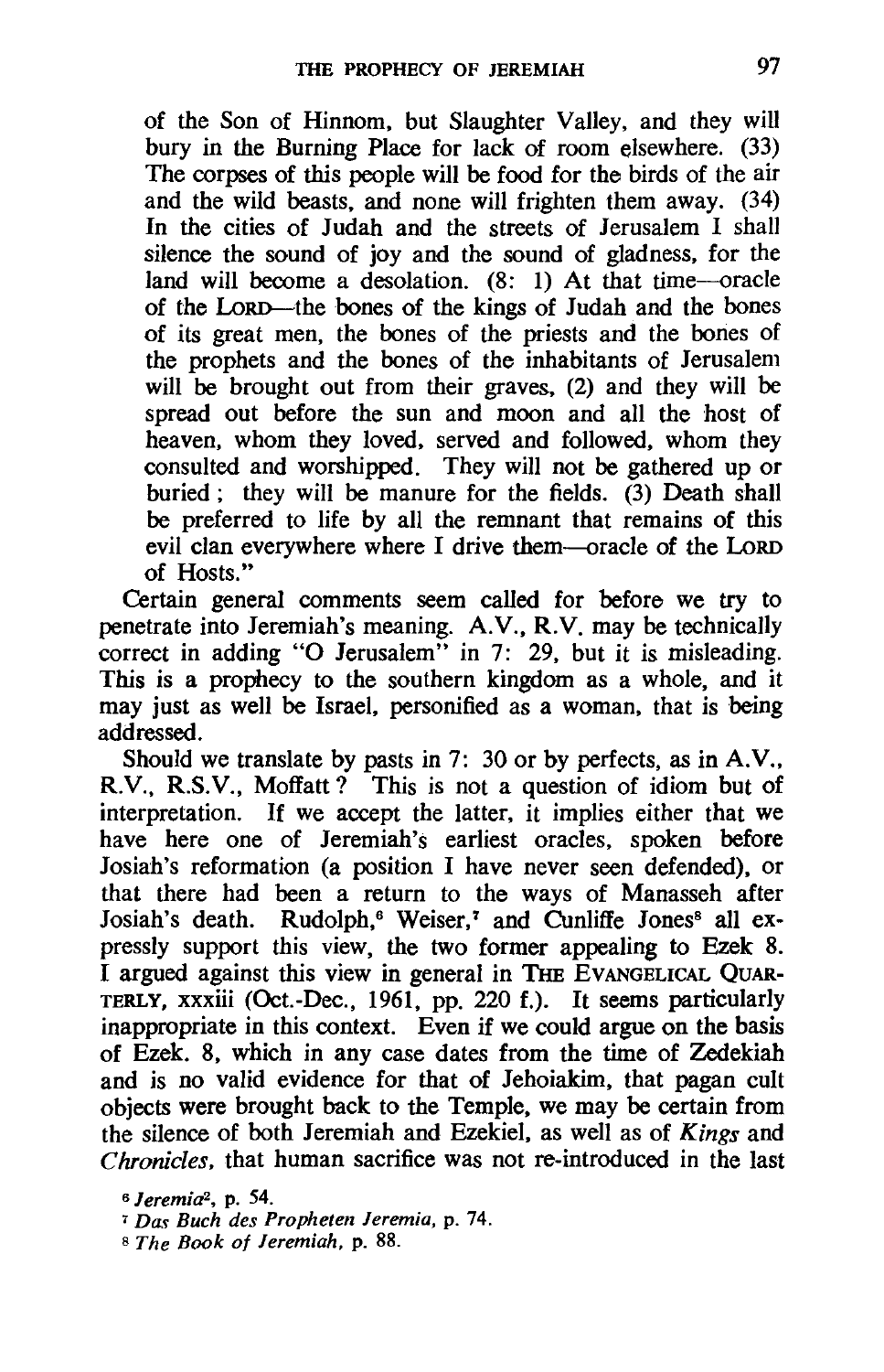days of Jerusalem. But here it is linked in the closest manner with the "abominations". So it seems only reasonable to see the whole oracle referring back to the sins of the time of Manasseh, thus justifying the past tenses of my translation.

Few of our Lord's sayings can have infuriated the "lawyers" more than, "Woe unto you! for ye build the tombs of the prophets, and your fathers killed them. So ye are witnesses and consent unto the deeds of your fathers: for they killed them and ye build their tombs" (Luke 11: 47 f.; cf. Matt. 23: 29 ff.). We are puzzled by it, because it is apparently so illogical, so gratuitously unfair. We should resent it, if the various memorials to the Reformation martyrs were so interpreted. But Jesus knew that there had never been any whole-hearted repudiation of the sins of the past; they were no longer committed, but excuses were made for those that had committed them. The Jew of the Second Commonwealth gloried in the fairer pages of the history of the First. For that matter many of the martyrs' memorials are testimony to the fact that in the period in which they were erected increasingly men were returning to the doctrines which had been the cause of their death.

So too it was in the time of Jeremiah. His constant message was that reformation and superficial repentance were inadequate. Nothing less than a new beginning uncontaminated by the past (cf. 4: 3) was sufficient. The general relaxation in mood under lehoiakim, shown by open indulgence in the household cult of the Queen of Heaven, showed that this utter repudiation of the past was lacking. Therefore this generation shared in the sin and guilt of their fathers and grandfathers, and in God's judgment both generations would be joined. This is the most cogent reason for agreeing with Rudolph,<sup>9</sup> as against Weiser,<sup>10</sup> that  $7\frac{1}{2}$  29-8: 3 is to be regarded as one oracle.

## ISRAEL'S SIN

Israel is called on to "Shear off your crown of consecrated hair". The use of *nezer* looks on the one hand to its meaning of "diadem" and stresses the bringing down of Israel's pride. On the other hand it refers to the long hair of the Nazirite, the sign of his consecration to Jehovah. Israel, now represented only by ludah and Jerusalem, is to cease being holy to her God. The mention of the hilI tops links the humiliation and profanation with past Baal worship (cf. 3: 2, 21).

90p. cif., p. 55.  $10$  Op. cit., p. 74.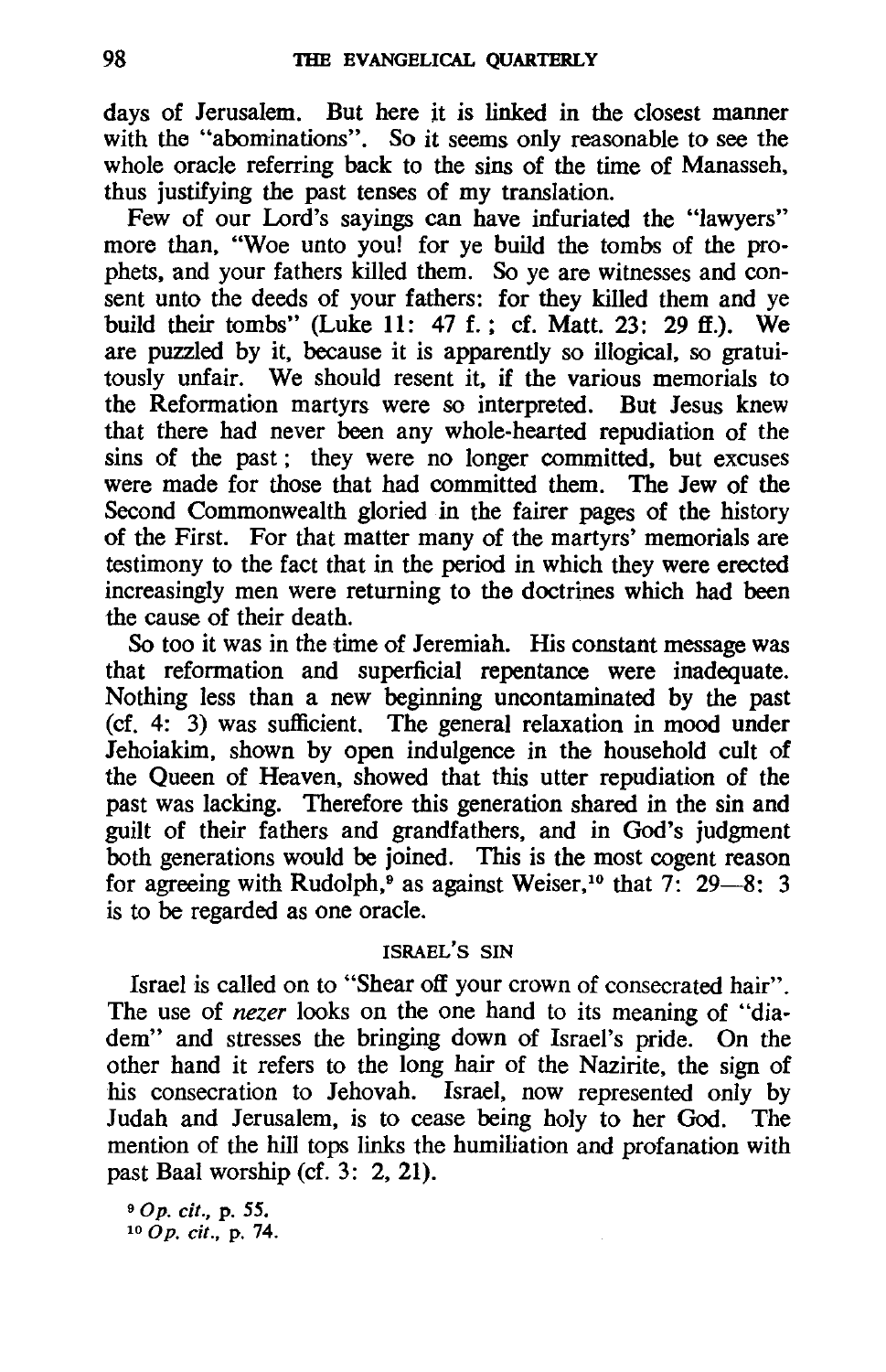Israel's sins are then particularized as the placing of "abominations" in Jehovah's temple and the offering of children to Him. The word "abomination" *(shiqquts)* seems to combine the thoughts of disgust and cultic impurity. That in the vast majority of its occurrences (28 in all) it involves some form of image seems clear, but two cases (Nah. 3: 6; Zech. 9: 7) demand and others suggest an extension to include the practices which the images suggested. It is unlikely that it is merely a strong synonym for idolatry, though it may be so used by Ezekiel. It probably referred in the first place to images of beasts and lewd sex, and the bestiality, ritual prostitution and perverted sexual practices that sprang from them.

We periodically meet with apologies for pagan practices, both ancient and modern, even from Christians completely void of any leaning to them. Mitigation is sought in a plea of immaturity, or of an attempt to express the inexpressible supernatural and numinous. But wherever we turn in paganism, we sooner or later find objects of worship and practices which justify to the full Paul's terrible condemnation of heathenism (Rom. 1: 18-32). Be it noted that these practices are not merely the expression of the beliefs of a depraved minority. They are part and parcel of the religion, and the minority who do turn from them with loathing have yet to justify them in one way or another. Israel had revealed her own degradation by introducing into the house of her God not merely symbols of the natural (the term *shiqquts* does not seem to be used of Jeroboam's golden bulls, which were intended to represent Jehovah's throne, or of the *mazzebah* and *'asherah)* but also the symbols and practices of the unnatural.

If it were claimed that these were symbols of other deities, leaving the majesty and perfections of the God of Israel unclouded, then Jeremiah turns with loathing to the sacrifice of children to Jehovah the King. To imagine that He had commanded such a thing, or even thought of it, showed complete ignorance of His character, and was the evidence of fundamental alienation from Him. Ezek. 20: 25, 26 throws some light on this. Ezekiel claims that owing to the rebellion of Israel in the wilderness God gave them "statutes that were not good", which led to the offering of their first-born by fire. It is fairly certain that he is referring to passages like Ex. 13: 2; 22: 29b; 34: 19; Lev.27: 29; Num. 3: 13; 8: 17. Some of them clearly refer to redemption of the first-born, others do not, but rebellion against the will of God led not merely to a low view of Him, but to such a perverted one, that the sacrifice of the first-born was regarded as superior and more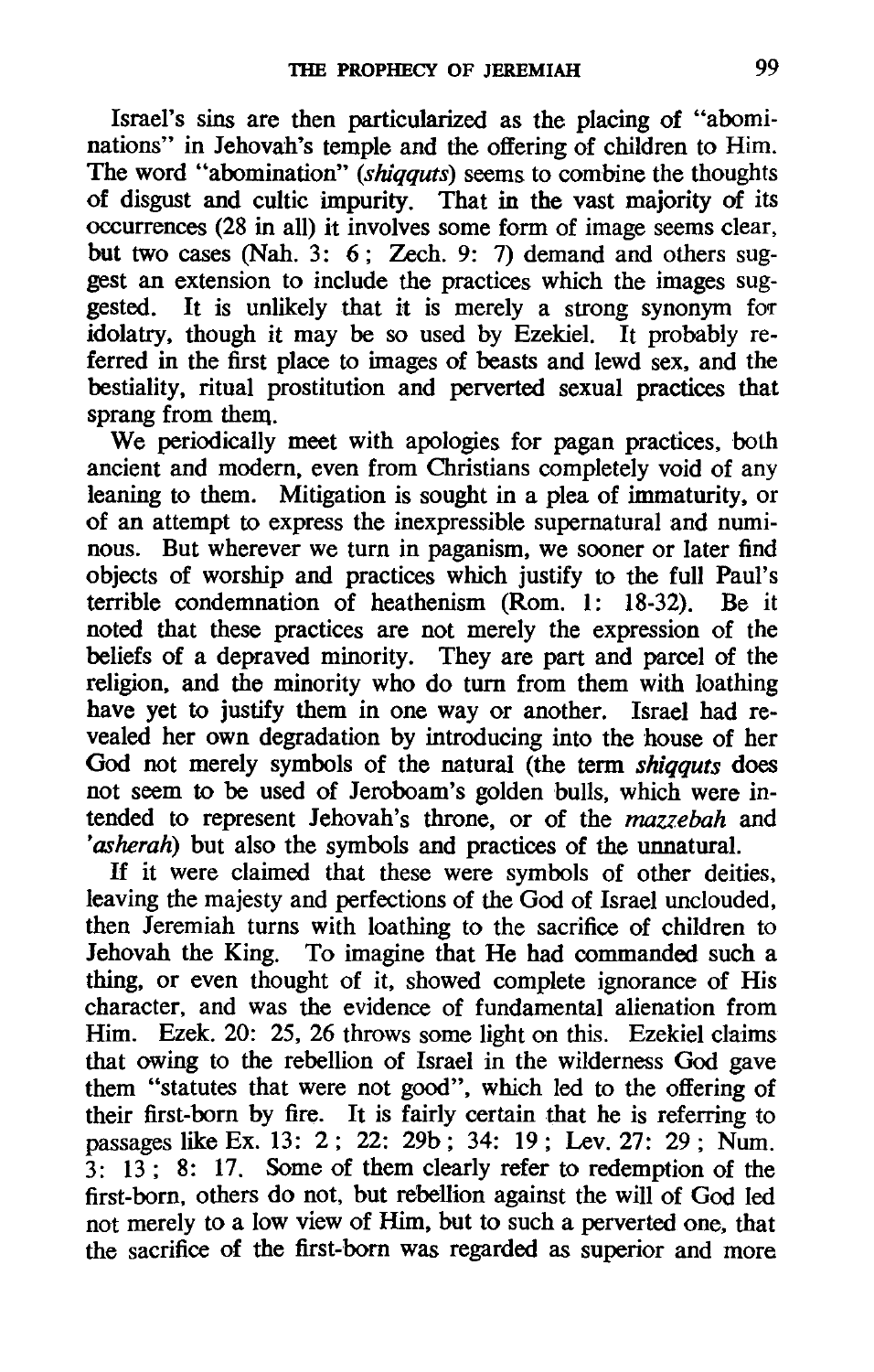pleasing to Jehovah than his redemption.

Because child-sacrifice is so alien to our thinking, we fail to grasp the lasting principle involved, not of horror but of a complete failure to understand God's character. A modern prophet might well use the self-satisfaction of some with their isolation from their fellow-Christians as a similar sign of fundamental depravity. Other examples are the exclusion of fellow-Christians from fellowship and the Lord's Supper because they have not conformed to some man-made ritual, the justification on religious grounds of antisemitism and colour bars, and of slavery and exploitation.

Jeremiah foresaw the day of judgment, when the city fell to Nebuchadnezzar, when all normal possibilities of burial would be exhausted, so that even the Burning Place, which in the minds of most had kept its sanctity, even though it had been defiled and profaned by Josiah, would be pressed into use. Even this would not suffice, and in the end the corpses of the slain would be left to the scavengers of air and field to dispose of. To this is added the macabre picture of the Babylonian tomb-robbers flinging out the bones from the graves they were pillaging and leaving them to crumble away under the unseeing and pitiless eyes of the heavenly bodies they had put their trust in in the days of Manasseh, until they served as manure for the fields around Jerusalem.

If Jeremiah's chief accusation against Judah is that it can accept the unnatural as natural and even ascribe such concepts to Jehovah Himself, then it is most unlikely that he would have carried on a polemic against Temple or sacrifice as such. Shrineless and cultless religion can have as perverted a conception of the God worshipped as ever the religions where shrines and sacrifices played the chief role in the minds of the worshippers.

## THE UNNATURAL DEPRAVITY OF ISRAEL

Since 8: 4 begins a new section of the book from a purely compositional point of view, we may not overstress the fact that it deals mainly with the complete spiritual irrationality and depravity of Israel. For all that the juxtaposition is not likely to be entirely accidental.

- (4) "Say to them: Thus says the LoRD, Who falls without getting up again? Who goes wrong and does not retrace his steps?
- (5) Why then does this people,<sup>11</sup> having gone wrong,

11 Omitting Jerusalem on grammatical and metrical grounds with one MS, LXX, BH<sup>3</sup> and most moderns.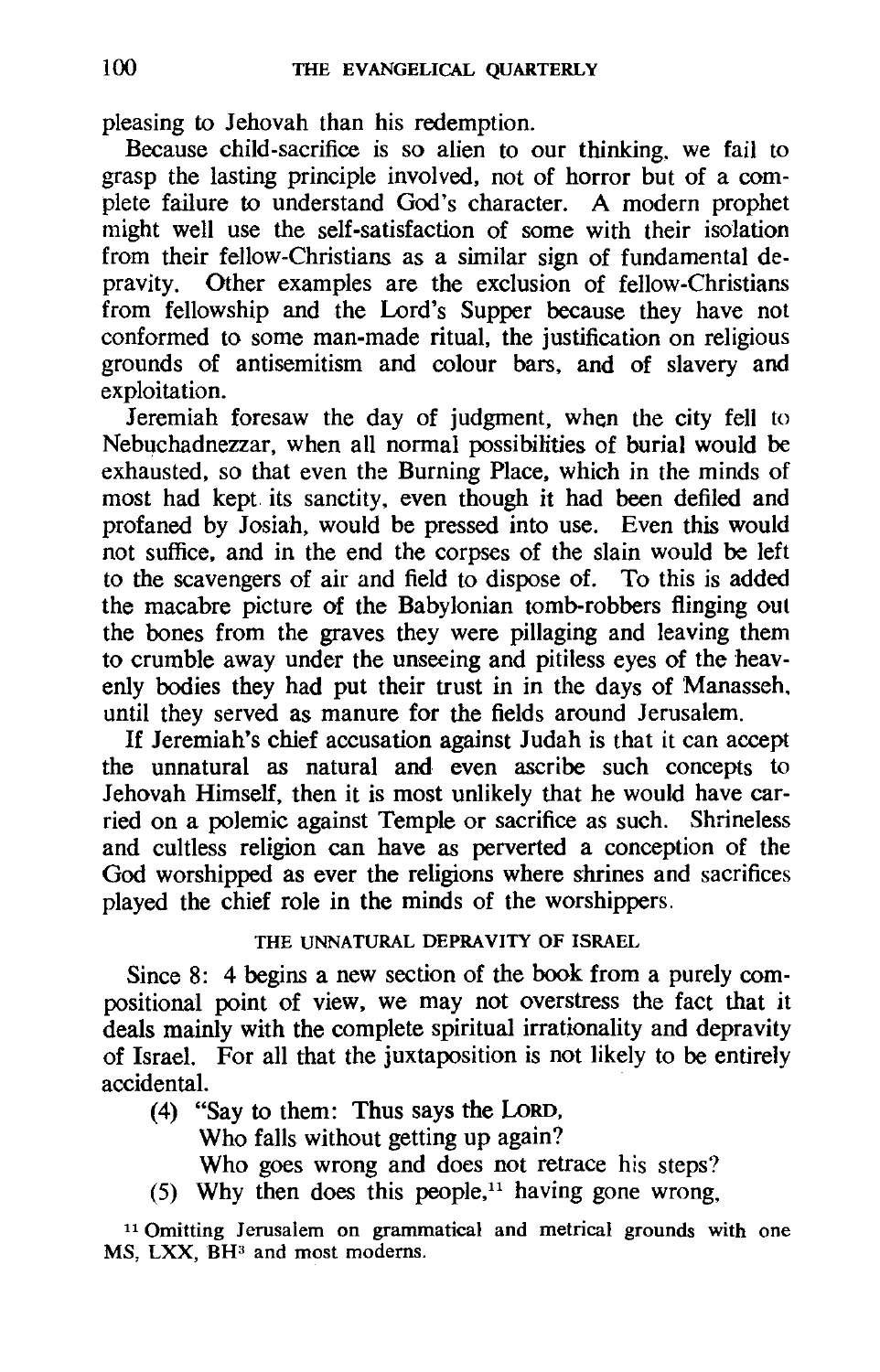continue to go wrong? why hold fast to deceit and refuse to return?

- (6) I gave heed and listened: they spoke untruths; none was sorry for his evil, saying. 'What have I done?' Everyone follows his wrong way like the chariot horse plunging into battle.
- (7) Even the stork in the air knows its migration times, and the turtle-dove, swallow and bulbul<sup>12</sup> keep the time of their return ; but My people does not know the Rule13 of the LoRD."

Already Amos in 1: 3-2: 3 had based his condemnation of the peoples surrounding Israel on the assumption that there were certain basic. universally valid rules of life that could be taken for granted, even among the heathen. If he had been questioned, he would doubtless have justified his attitude not merely from his experience. but also and more especially from the fact that Jehovah is the Creator of all men. Certainly this seems to be Jeremiah's thought. Just as God has "built into" the migrating birds an intuitive knowledge of times and seasons, so man should have a knowledge of the *mishpat* of the Lord, however exactly we render this phrase—it seems to mean the general principles on which individual judgments and laws are based. How much more should Israel, His people, possess it !

If we are tempted to suggest that Israel did not know that he had fallen and gone wrong (v. 4), all the prophets would unite in saying that only complete depravity or deliberate blindness could make him fail to recognize it. Their appeal is always to the history of Israel. If there was any truth in the covenant conception, to which the people in Jeremiah's day clung so desperately with their "The temple of the LORD, the temple of the LoRD, the temple of the LoRD are these" (7: 4), then all the disasters that had overtaken Israel could be due only to Israel's sin. There were only two logically possible positions: either Jehovah was impotent, a possibility ruled out by the wonders of the Exodus and Conquest. or Israel had proved unfaithful to the covenant. That being so,

<sup>12</sup> The identification of the bird is not certain.

<sup>13</sup> So G, A. Smith, Jeremiah4, p. 199.